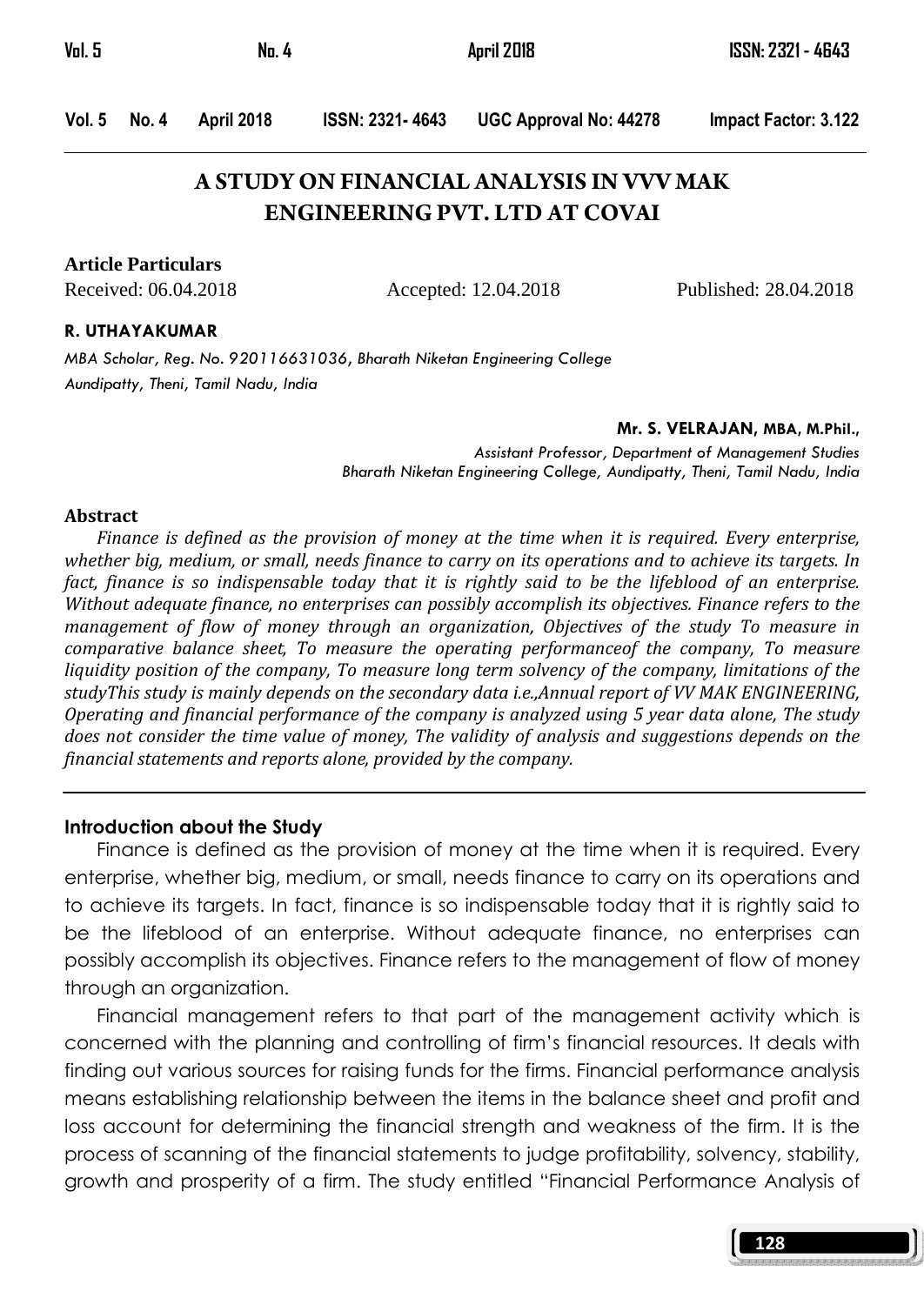Natures prime organic (p) Limited, Thrissur" has been oriented with a view to study the financial position of the company that helps in making sound decision by analyzing the recent trend.

#### Meaning

 Financial analysis is the selection, evaluation, and interpretation of financial data, along with other pertinent information, to assist in investment and interpretation of financial decision-making. Financial analysis may be used internally to evaluate issues such as employee performance, the efficiency of operations and credit policies, andexternally to evaluate potentials investments and the credit worthiness of borrowers, among other things.

#### Concept of Finance

 Finance is the life blood of business.Finance is of the basic foundations of all kinds of economic activities.Like any other functional management firm (such as production, marketing, financeetc,,,)"Finance" is a vital functional organ of the firm.If the finance function does not operate well, the whole organizational activity will be collapsed.The subject matter of financial management has been defined in many ways depending upon the study of the subject.

#### Financial Statement analysis Concept

 Financial statement analysis is the collective name for the tools and techniques that are intended to provide relevant information to decicionmakers.The purpose of financial statement analysis os to access a company financial health and performance financial ststement analysis consist of comparisons for the same company over periods of time and comparisons of different companies either in the same industry or in different industries.Financial statement analysis enables investors and creditors to evaluate past performance and financial position and to predict future performance.

#### Statement of the Problem

 Analyzing financial is the process of evaluating the common parts of financial statements to obtain a better understanding of firm's position . Financial analysis enables the investors andcreditors evaluate past and current performance and financial position, and to predict future analyzis.Financial statement is used to judge the profitability and financialsoundness of a firm. In this study, an attempt is made to identify the financialstrength and weakness of the firm by properly establishing relationship betweenthe items in the balance sheet and profit and loss account of VV MAK ENGINEERING (P)LTD, COIMBATORE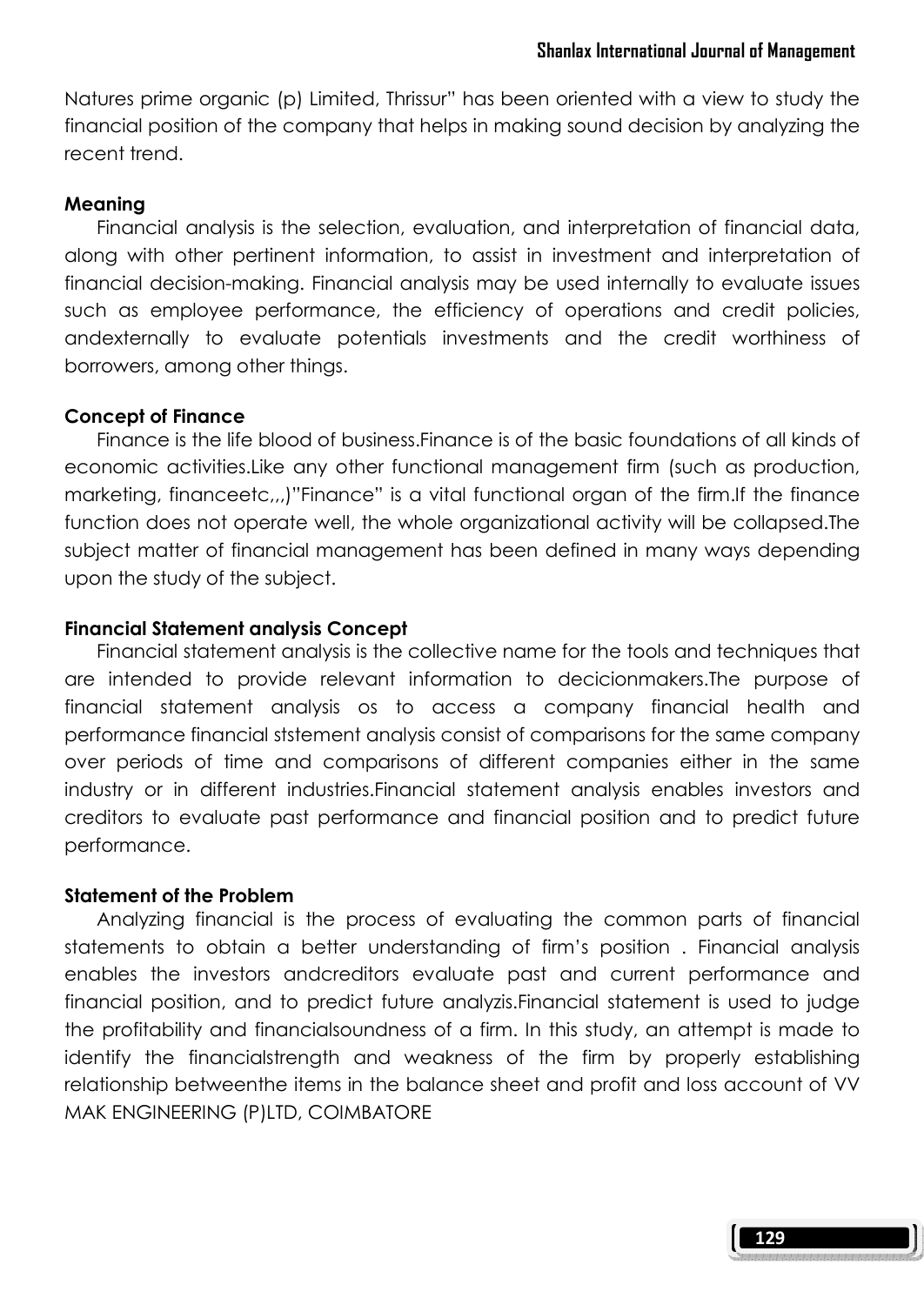## Need on Financial Analysis

 The analysis draws the financial data needed in financial from many sources .The primary source is the data provided by the firm itself in its annual report and required disclosures.The annual report and required disclosures. The annual report comprisesThe income statement, the balance sheet,and the statement of cash flows, as well as to these close statements certain businesses are required by securities laws to disclose addition anal information. Besides information that companies are required financial statements, other information is ready available for financial analysis for example information such as the market prices of security of publically –trades corporations can be found in the financial press on the electronics media daily. Similarly, information on stock price indicates for industries for industries and for the market as a whole as available in the financial press.

## Performance based on Finance

 Another sources of information is economic data,such as the gross domestic product and consumer price index. which may be useful in assessing the recent performanceor future prospects of affirm or industry? Suppose you are evaluating a firm that owns a chain of retail outlets. Financial ratios reading prepared by Pamela Peterson-drakeyou need to judge the firms performance and financial condition?you need financial data but it does not tell the whole story..

## Financial Analysis

 Financial analysis is the process of determining the operating and financial characteristics of a firm from accounting and financial statement s. The goal of such analysis is to determine the efficiency and performance of firm's management, as reflected in the financial records and reports. The analyst attempts to measure the firm's liquidity, profitability and other indicators that the business is conducted in a rational and normal way; ensuring enough returns to the shareholders to maintain at least its market value.

## Objectives of the Study

- To measure in comparative balance sheet
- To measure the operating performanceof the company
- To measure liquidity position of the company
- To measure long term solvency of the company

# Limitation of the Study

- This study is mainly depends on the secondary data i.e.,Annual report of VV MAK ENGINEERING.
- Operating and financial performance of the company is analyzed using 5 year data alone.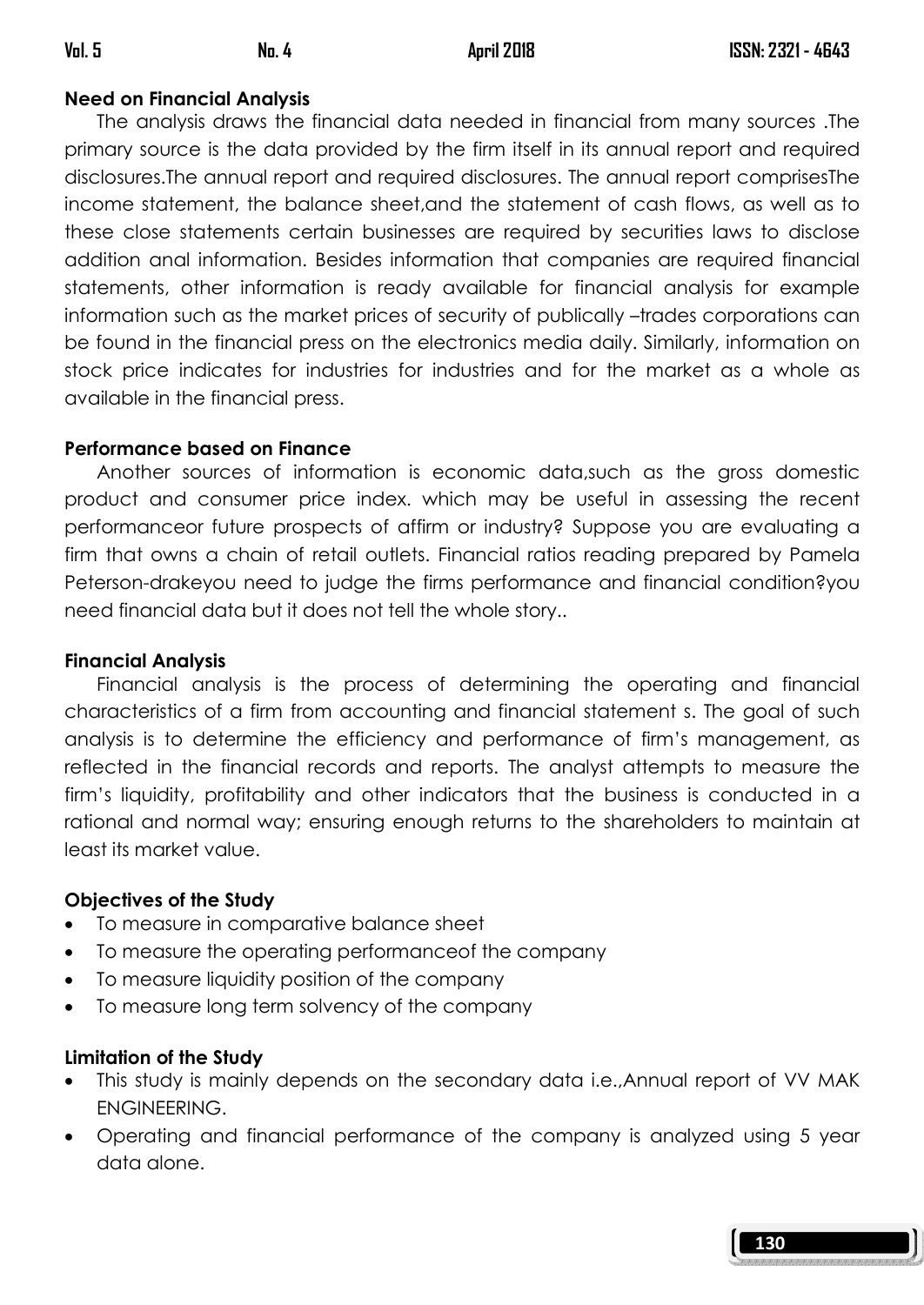- The study does not consider the time value of money.
- The validity of analysis and suggestions depends on the financial statements and reports alone, provided by the company.

## Scope of the Study

- Provide key company information for business intelligence needs.
- The analysis consists company information, business structure and operations.
- The company history, major products and services.
- Key competitors, key employees and executive's biography,different locations and important subsidiaries.
- The report provides detailed financial ratios for the past five years.

### Industry Profile

 Pipline and electrical is a group of industrial and metalworking processes used to alter the physical, and sometimes chemical, properties of a material. The most common application is metallurgical. Heat compriser are also used in the manufacture of many other materials, such as glass. Heat treatment involves the use of heating or chilling, normally to extreme temperatures, to achieve a desired result such as hardening or softening of a material.

## Top Ten Industries in India

- Alpha Inductions
- I.S. Engineering Works
- Swastik Fasteners
- Treatwel Industries
- JainexAamcol Limited
- Choksi Group
- Metallurgical Services
- Arun Industries
- Seco Warwick Systems & Services (India) Private Limited
- Therelek Furnaces Private Limited

### Company Profile Profile of the Company

| Name of the Company        | <b>VV MAK ENGINEERING (P) LTD</b>          |
|----------------------------|--------------------------------------------|
| <b>Establishment Year</b>  | 1996                                       |
| Founder                    | Mr.S.I.Ismail                              |
| <b>Managing Director</b>   | Mr.I.K.Basha                               |
| Products                   | Pipelines, Electrical works, air copraiser |
| <b>Production Capacity</b> | According to requirement                   |
| Turnover                   | 5Crores                                    |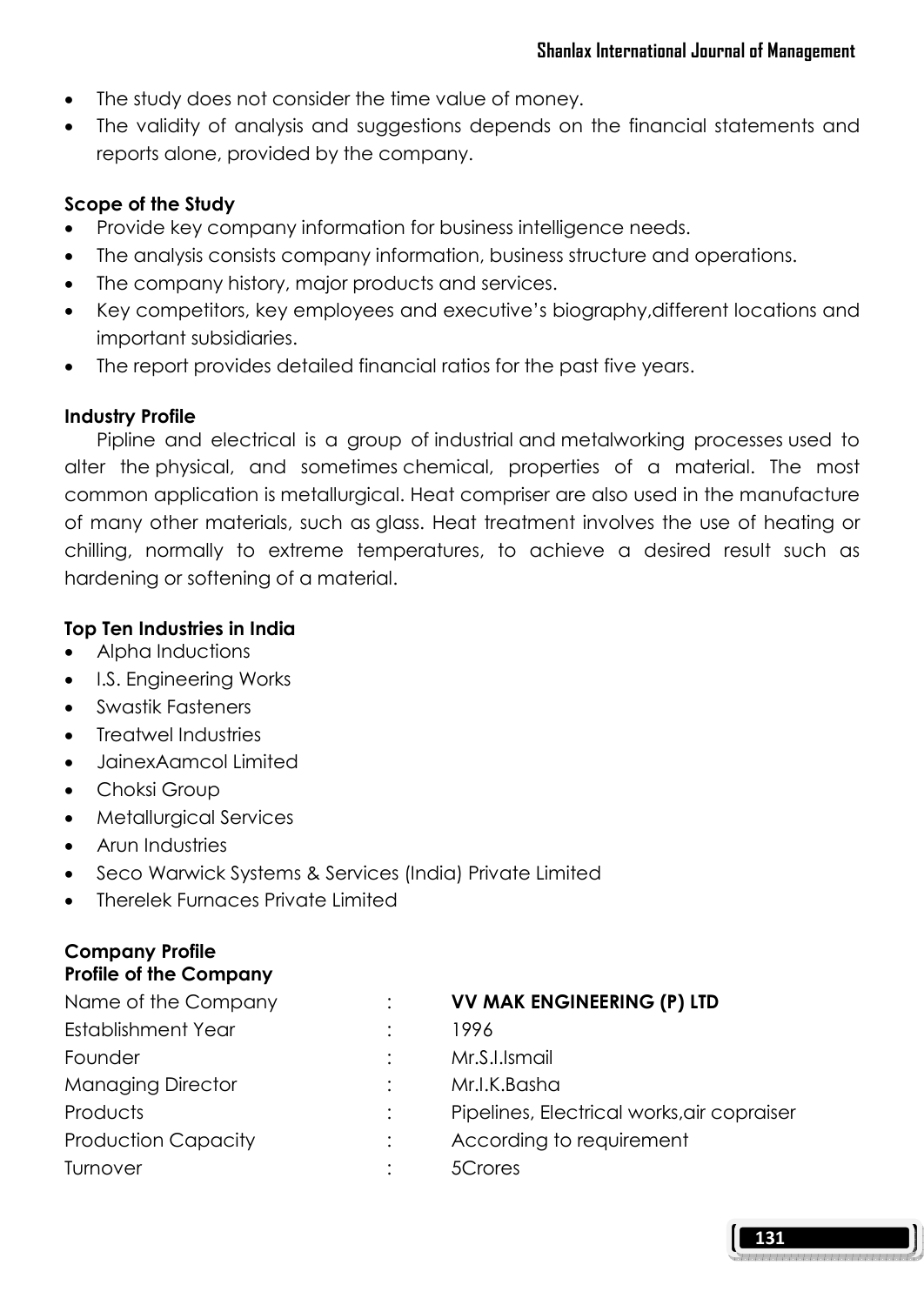| <b>ISSN: 2321 - 4643</b> |
|--------------------------|
|                          |
|                          |
|                          |
|                          |
|                          |
|                          |
|                          |
|                          |

## Introduction to Pipeline Engineering

- Basic pipeline concepts and definitions
- Stages of a pipeline project
- Standards, codes and regulations
- Principles of pipeline design, construction and installation
- Wall thickness calculation based on different design codes or standards Case studies on code selection

## Material Selection and Corrosion Control

- Material science including the properties of steel and other materials used for pipeline fabrication
- Process of pipeline material selection, including code/standard requirements
- Manufacturing process, including welding standards, procedures and nondestructive testing (NDT) techniques for qualifications
- Corrosion, including definition of the corrosion phenomenon and chemical principles
- Types of internal and external corrosion
- Methods to prevent or mitigate corrosion in pipelines

## Pipeline Design, Installation and Construction

- Introduction to different approaches of pipeline design for offshore and onshore - Safety and reliability factors / Codes / Standards / Recommended practices
- Pipeline configurations, including pipe-in-pipe, bundles, etc
- Flexible pipelines principles and concepts
- Introduction to hydrodynamics around offshore pipelines, including the definition of the different wave theories
- Stress assessment of pipelines, including definition of stress on pipelines and an introduction to fatigue analysis

### Our Range Comprises

| Category                                |  | <b>Products</b>                            |  |  |
|-----------------------------------------|--|--------------------------------------------|--|--|
|                                         |  | 1. Compressor Arrangement '0' Presser Loss |  |  |
| Compressor Arrangement '0' Presser Loss |  | 2. Sump Arrangement '0' Presser Loss       |  |  |
|                                         |  | Water Cooler Arrangement '0' Presser Loss  |  |  |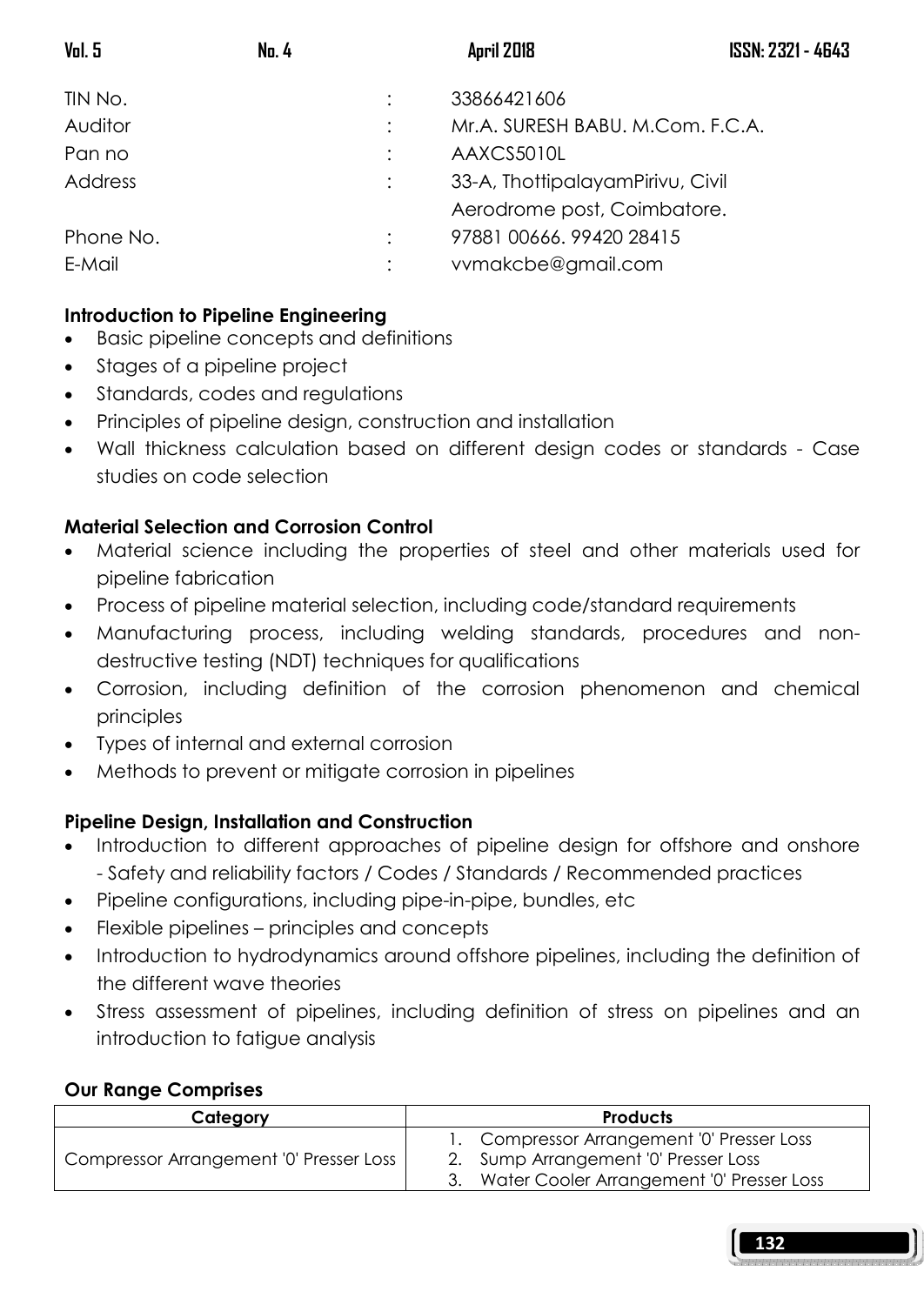#### Shanlax International Journal of Management

|                                     | 4. CFM Checking For Pipeline                   |
|-------------------------------------|------------------------------------------------|
|                                     | 5. Trench To User End (No Joints)              |
|                                     | 6. Trench Pipe Liner                           |
|                                     | 7. Pipeline Leak Testing                       |
|                                     | 8. Proper Reducer ('0' Presser Loss)           |
|                                     | 9. T Joined Full Bore ('O' Presser Loss)       |
|                                     | 10. Turbulence Free Air System 100% Power Save |
|                                     | 11. Vacuum Water Drain With Out Accessories    |
|                                     | 12. Atmospheres Expansion Line                 |
|                                     | 13. Moisture Filter ('O' Presser Loss)         |
|                                     | Pump Hose<br>1.                                |
|                                     | 2. Operating Valves                            |
|                                     | 3. Fire House Safety Box                       |
| Fire Safety Pipe Line & Accessories | 4. Hydrant Valves                              |
|                                     | 5. Fire Hose Reel                              |
|                                     | 6. Compressor Line PPR                         |
|                                     | 1. Concealed & Open Model PPR                  |
|                                     | 2. Duct Line Model PPR                         |
|                                     | 3. Water Tank Pipe Line PPR                    |
| H D P E, DI, AC & PVC Pipe Line &   | 4. Hanging Model PPC & PVR                     |
| <b>Accessories</b>                  | 5. Hanging Model PVC                           |
|                                     | 6. HDPE (Water)                                |
|                                     |                                                |
|                                     |                                                |

### Salient Features

- Excellent performance
- High efficiency
- Corrosion resistant
- Easy to install
- Durable

### Litrature Review Raphealnisha (2013)

 The author tries to evaluate the financial performance of Indiantyre industry. The study was conducted for period 2003-04 to 2011-12 to analyze theperformance with financial indicators, sales trend, export trend, production trend etc. Theresult suggests the key to success in industry is to improve labour productivity andflexibility and capital efficiency.

## HotwaniRakhi (2013)

 The author examines the profitability position and growth ofcompany in light of sales and profitability of Tata Motors for past ten years. Data isanalyzed through rations, standard deviations and coefficient of variance.The studyreveals that there not exists a strong relationship between sales & profitability ofcompany.

## Sharma Rashmi, PandeNeeraj& Singh Avinash (2013)

 For understanding how socialmedia monitoring can help diving the consumer decision & also study. The functions ofsocial media i.e. monitor, responses amplify and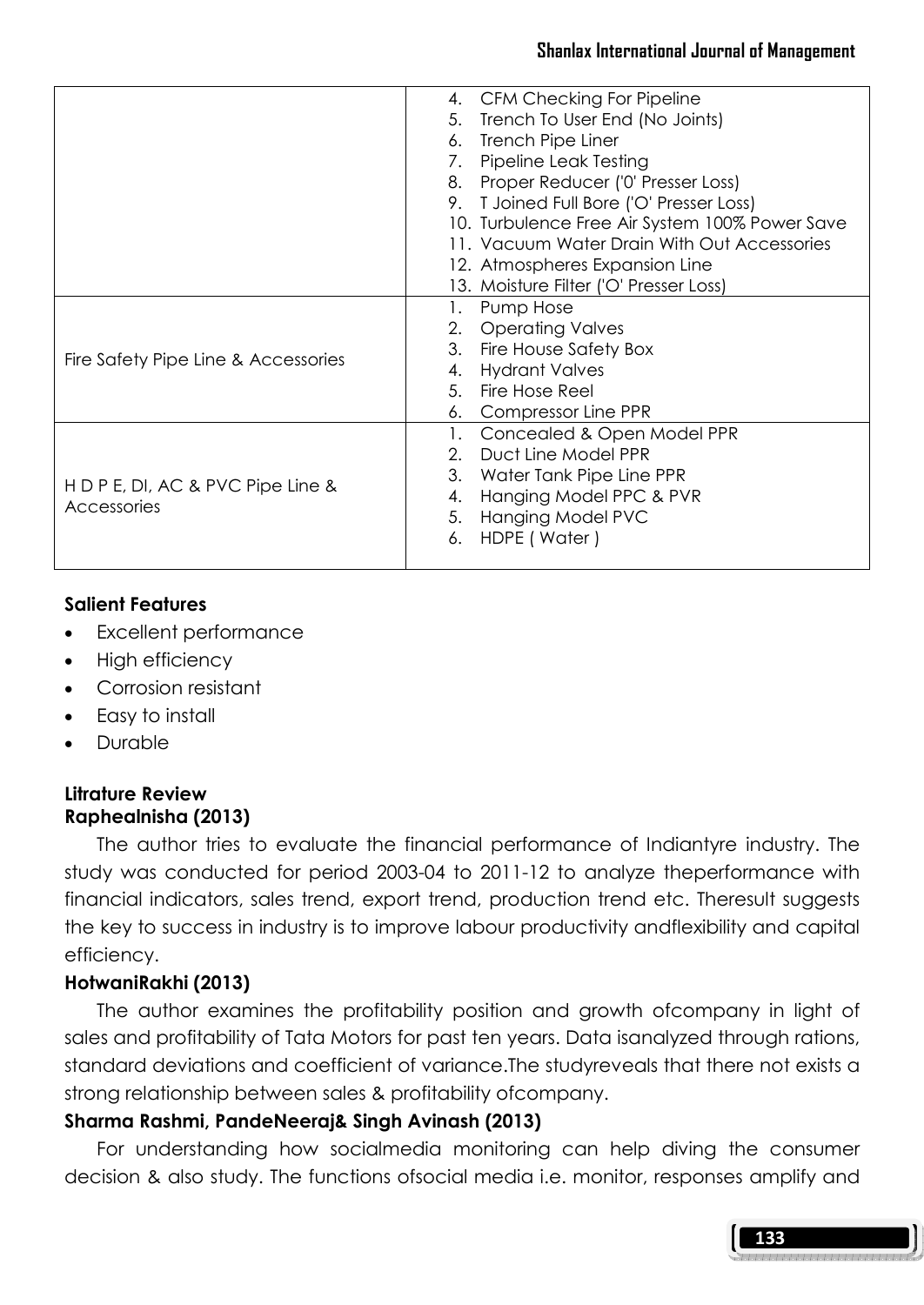lead at marutiSuzuki India ltd. Theresearcher had discussion with social media team median managers for collecting data &also visited the official social media sites of MSIL.

### Daniel A. Moses Joshunar (2013)

 The study has been conducted to identify the financialstrength and weakness of the Tata motors Ltd. using past 5 year financial statements.Trend analysis & ratio analysis used to comment of financial status of company.Financial performance of company is satisfactory and also suggested to increase the loanlevels of company for the better performance.

### Dhole Madhavi (2013)

 Investing the impact of price movement of share on selected company performance. It advise due investors consider various factors before choosing the better portfolio. Sentimental factors do play a role in price movement only in short term but in long run annual performance is sole factor responsible for price movement.

### ShendeVikram (2014)

 This research will be helpful for the new entrants and existing carmanufacturing companies in India to find out the customer expectations and their marketofferings. The objective of study is the identification of factors influencing customersperformance for particular segment of cars.

### Azhagaiah R. &Gounasegaran (2014)

 Recognized India's per capita real GDP growthas one of key drivers of growth for country's automobile industry. The centralgovernment would be set up various task forces on issue related to taxation, landacquisitions, labour reform and skill development for auto industry.

## Buvaneswari .R &Kanimozhip (2014)

 To study the credit worthiness of selected firmsin Indian car industry, tiruchy.Professor Edward Altman of New York Universitydeveloped method Z score analysis to predict the company failure or bankruptcy.Tomeasure the fiscal fitness of a company combined a set of five financial ratios.

### Idhayajothi, R et al (2014)

 The main idea behind this study is to analyze the financialperformance of Ashoka Leyland ltd. at Chennai. The result shows that financialperformance is sound and also suggested to improve financial performance by reducingthe various expenses.

### SrivastavaAnubha (2014)

 Data analysis has been done using the top down approach, i.e. Economic analysis, industry analysis, company and technical analysis to findrelationship between automobile sector index with market index. Mahindra and Mahindrahave a great position on the stock market and will attract investor and this could lead toexpansion and growth. Thus Tata motors and Maruti Suzuki need to take care of theirstock and expansion.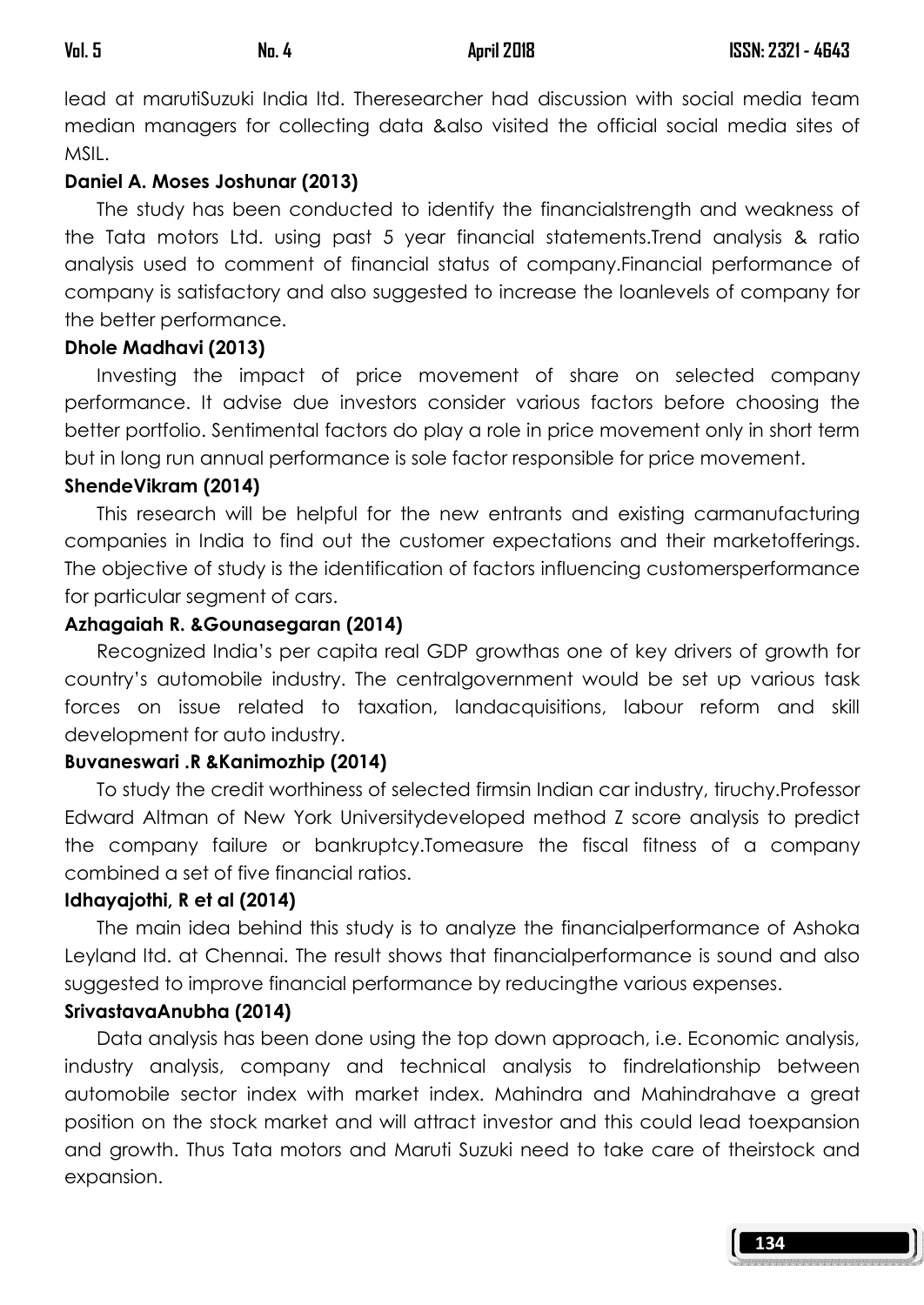### Krishnaveni, M. &Vidya, R. (2015)

 Find that Indian automobile industry is a highflying sector these days and emerging as an export hub in wake of liberalisationandglobalization. This paper revises the category wise production, sales and exports ofautomobile industry in India. Industry growth can be viewed in term of pre and postliberalization. As government allows 100 percent FDI, increase 15% in customs duty oncars and MUVs to encourage local manufacturer and concessional import duty onspecified parts of hybrid vehicles.

#### SarwadeWalmikKachru (2015)

 Analyzed the effects of liberalization, government delicensingand liberal trade policies on the growth of Indian auto mobile industry .Thestudy recommends that investing four- wheeler is going to be smart potion not only inIndia but all around the world.

#### Becker Dieter (2015)

 The report shows about the current state and future prospects of theworldwide automobile industry. This survey report the manufacturer, executive andconsumer views about four aspects, mobility culture, technological fit, business modelreadiness and market share.

#### Surekha B. &KrishnalahK.Rama (2015)

 This study reveals the prosperity of Tatamotorscompany. It can be concluded that inner strength of company is remarkable.Company can further improve its profitability by optimum capital gearing, reduction inadministration and financial expenses for the growth of company.

#### Maheswari, V. (2015)

 Made an attempt to analyze the financial soundness of the HeroHonda motors limited have identified three factors, namely liquidity position, solvencyposition and profitability position based on the study of period 2002 to 2010 using ratioanalysis.

#### Agarwal, Nidhi (2015)

 The study focus on the comparative financial performance ofMaruti Suzuki and Tata motors ltd. The financial data and information required for thestudy are drawn from the various annual reports of companies. The liquidity and leverageanalysis of both the firms are done. To analyze the leverage position four ratios areconsidered namely, capital gearing, debt-equity, total debt and proprietary ratio.Theresult shows that Tata motors ltd has to increase the portion of proprietor's fund inbusiness to improve long term solvency position.

#### Krishnaveni, M. &Vidya, R (2015)

 Author has selected 87 companies out of 242companies in capital line database to discuss the standard current ratio of automobileindustry is matched with tractor and four sectors like engine parts, lamps, gears andancillaries with standard norms.